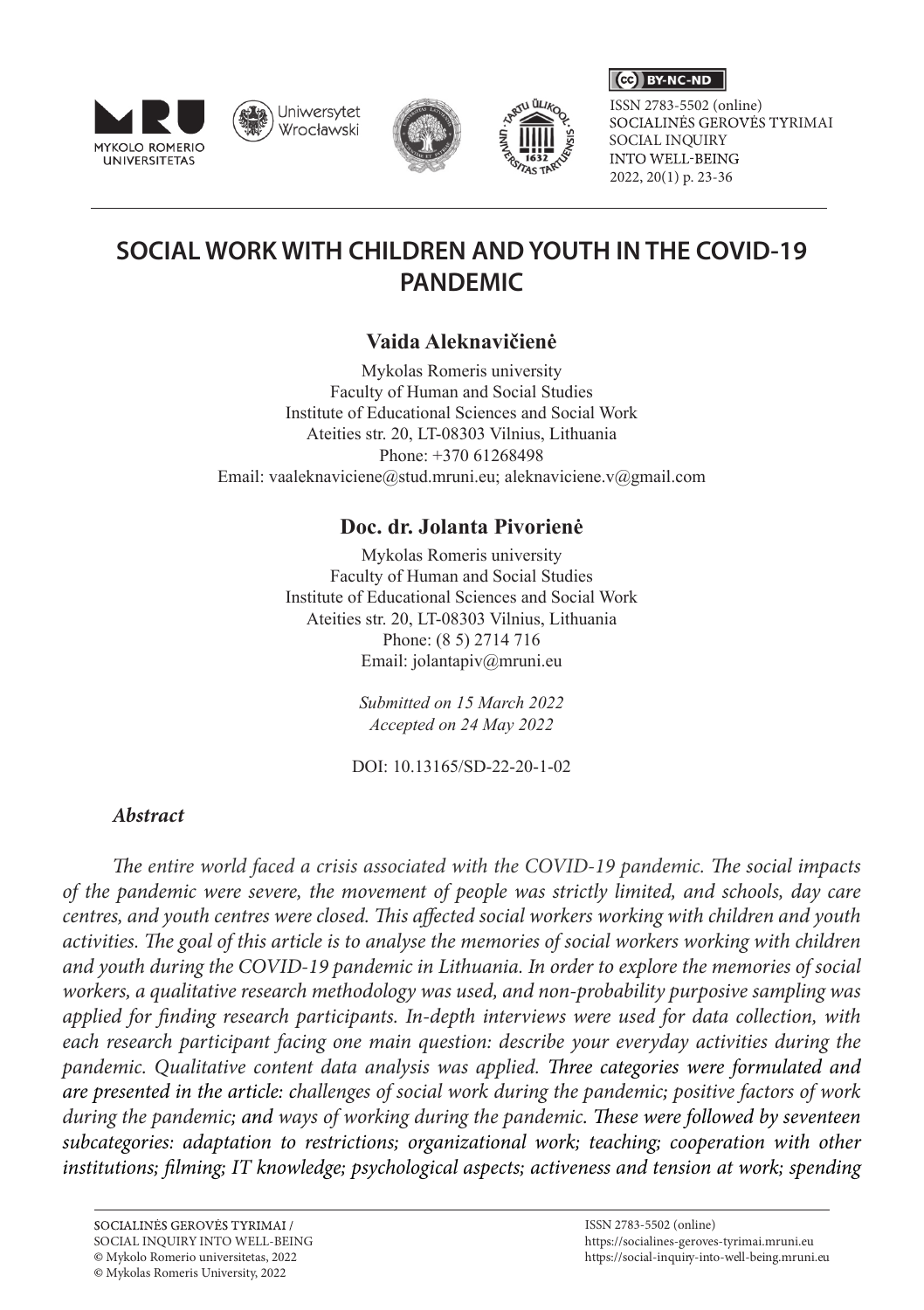*more time together; improved competencies; closer communication with other institutions; closer communication among social workers; courses and seminars; volunteers; IT programmes; various types of consultations; and creativity. The challenges and positive aspects revealed show that social workers looked for ways to adapt to new working conditions and were ready to overcome challenges in order to help children and youth during the pandemic.*

*Keywords: social work, children, youth, COVID-19 pandemic*

#### Introduction

Social work deals with inherently complex and ambiguous situations, for which no known, predefined solutions exist, but it requires the active use and reflective re-evaluation of knowledge, skills, and values (Zegarac et al., 2018). The field of social work involves complex, competitive practical approaches in different service and practice settings, with procedures and norms applied in different sub-systems and social sectors relevant for the wellbeing of children and youth (Zegarac et al., 2018). Alongside all kinds of complex situations in everyday life and the peculiarities of each social worker, they additionally faced a crisis with the COVID-19 pandemic. Unprecedented policies and strategies were implemented to contain the spread of this disease, which resulted in around one third of the global population being subjected to COVID-19 lockdown. The social impacts of the pandemic were severe, moving around was strictly limited, and schools, day care centres, and youth centres were closed. This affected social workers working with children and youth. Fear and anxiety about a new disease and what could happen can be overwhelming, and caused strong emotions in adults and children. Public health actions, such as social distancing, can make people feel isolated and lonely, and can increase stress and anxiety. Recounting the professional values (service, human rights and social justice, dignity and worth of people, privacy and confidentiality, importance of human relationships, and integrity) which COVID-19 undermined and, in some instances, overturned, it has become increasingly notable that, if any profession was most hurt by the pandemic, it is the social work profession.

Social workers are committed to realizing social values such as diversity, inclusion, justice, and equality in often complex circumstances. Usually, they do so in direct contact with service users. Because of the COVID-19 pandemic, this physical proximity was accompanied with risks to physical health for service users and their social network, as well as for professionals, their colleagues, and their loved ones. Direct contact, an important basis for social work, could no longer be taken for granted, and had, as a matter of fact, become a source of ethical tension. Social workers talked about lacking sufficient support for making conscious and responsible choices regarding physical proximity, especially since sufficient protective devices were lacking or were unsuited for their work (Banks et al., 2020a; Banks et al., 2020b).

A scientific literature review shows that the pandemic situation has been analysed by many authors (e.g., Droit-Volet et al., 2020; Pitlik, 2020). There is already some research which has considered the impact of the pandemic on doctors, nurses, social workers working with adolescents, and other professionals (Banks et al., 2020; Carlucci, 2020; Dauti et al., 2020); however, none has yet considered the effect of the pandemic on social workers who work with children and youth at youth centres, orphanages, and community houses. Therefore, the research question of this article is: What are the memories of social workers regarding challenges or positive elements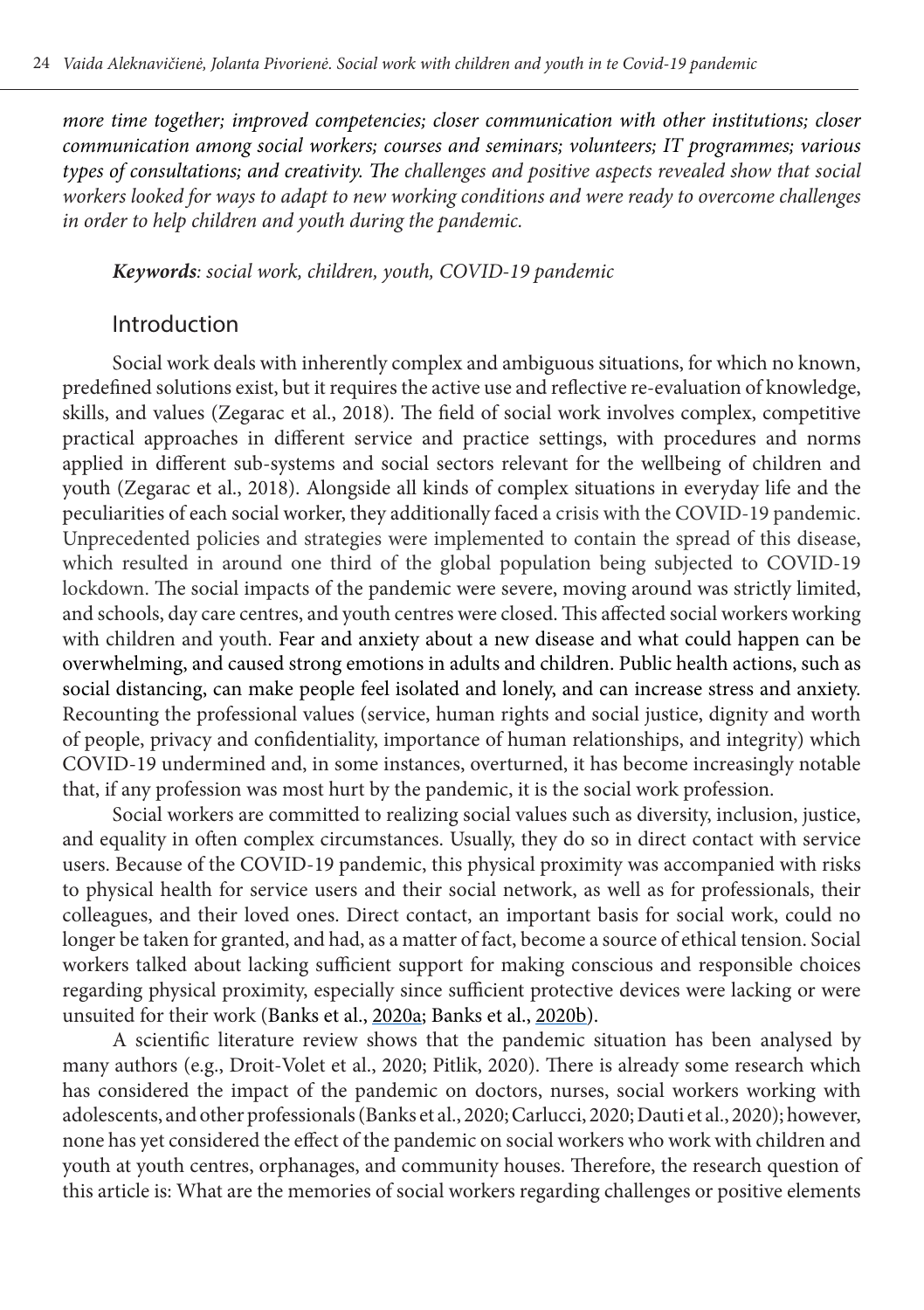during the COVID-19 pandemic? The goal of this article is to analyse the memories of social workers working with children and youth during the COVID-19 pandemic in Lithuania. The objects of the research are social workers' memories of working during the pandemic. Using nonprobability purposive sampling, eight research participants were invited for in-depth interviews. Qualitative content data analysis was performed by formulating categories and subcategories.

#### 1. Social work in a time of pandemic

Similar to all known pandemics throughout history, COVID-19 has been accompanied by a large degree of fear, anxiety, uncertainty, and economic disaster worldwide (Pitlik, 2020). Bhattacharya (2020) and Nicola et al. (2020) defined a range of social impacts on society: social distancing and self-isolation; travel restrictions; reduced workforce across all economic sectors; job loss; school closure; disruption of normal life of children; decreased demand for commodities and manufactured products; increased need for medical supplies; increased demand in the food sector; panic-buying and stockpiling of food products; domino effect on health, healthcare, and nutrition; "infodemic", e.g., spread of panic and fear through social media; and xenophobia against specific ethnic/geographic groups. According to Ahmed et al. (2020), such factors led to acute panic attacks, stress, fear and anxiety, obsessive behaviour, hoarding, paranoia, depression, post-traumatic stress disorder, and similar problems. The social impact of the pandemic has been very severe and will have consequences for a long time, especially on children and youth. Due to the pandemic, schools were closed and extracurricular activities were stopped. For some children and youth, schools were a place where they were not only learning but also receiving hot food and socio-educational services.

When the COVID-19 pandemic started, working conditions for social workers changed. Direct contact, an important basis for social work, could no longer be taken for granted. According to Banks et al. (2020), social workers felt that they lacked sufficient support for making conscious and responsible choices regarding physical proximity, especially since sufficient protective devices were lacking or were unsuited for their work. Furthermore, all the services they work in faced increased demand: most notably mental health, housing, and family violence services. All areas of the community sector experienced added pressure through this increase in demand for services, in costs incurred for delivering those services, and in working through the restrictions as they performed their work. As people were confined within their homes, social workers had to find new ways of communicating and helping those who needed social services. Social workers at every level have the skills and capability to not only address safety for today but to translate fear, grief, and loss into empowerment and social transformation. According to Carlucci (2020), with resilience, stamina, self-direction, flexibility, and self-confidence, social workers easily inculcate the adaptability required in this demanding profession. Countries around the world tried to find solutions in different sectors as well as in the social work sector. Social workers had to find their ways of work in the pandemic through their own experience.

Research regarding social workers' experience and the challenges encountered during the COVID-19 pandemic in various countries show that they all experienced online working, lack of knowledge of using new technologies, unsafety, etc. (Bank et al., 2020; Dauti et al., 2020). However, according to Farkas and Romaniuk (2020), despite all of the inconveniences brought about by the pandemic, relationships with clients remained the central method of work, and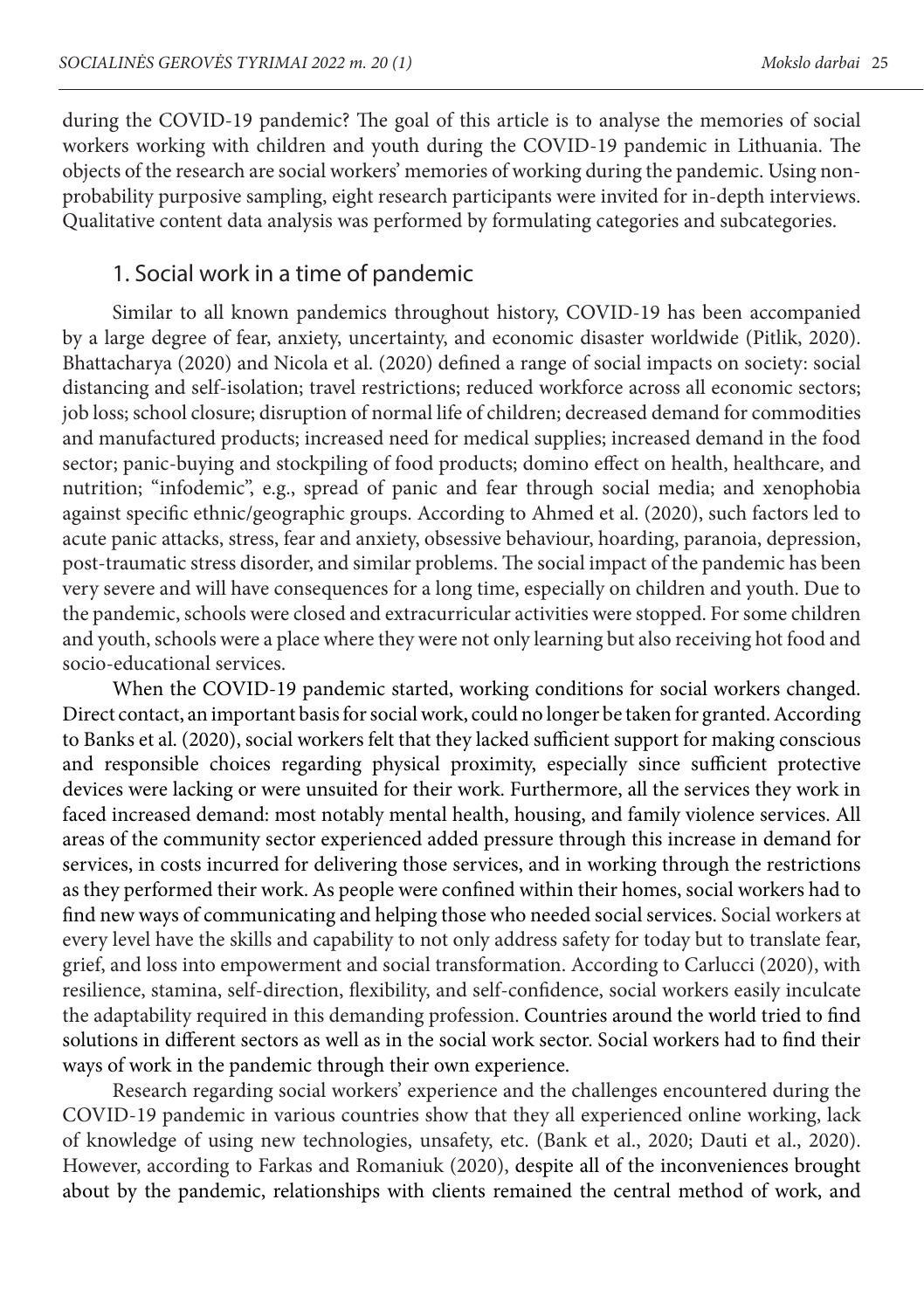social workers all around the world tried to find new ways to provide services.

### 2. Research methodology

In order to discover the memories of social workers, a qualitative research methodology was used. This methodology was used because of the novelty of the topic and the fact that there have not been many studies conducted in this field of investigation. The COVID-19 pandemic is a novel entity, so little is known about social work in the pandemic. Qualitative data collection methods play an important role in providing the information that is useful in understanding the processes behind observed results and assessing changes in people's well-being (Kabir, 2016). For this type of qualitative research, the best instrument for collecting data is an interview. An in-depth interview is a one-on-one conversation, thus allowing the research participant to talk freely. In this case, non-probability purposive sampling was used, as the aim was not to test a hypothesis regarding a broad population, but to develop an initial understanding of a small population number in depth, i.e., to examine memories of real-life activities. According to Taherdoost (2016), purposive sampling is a strategy in which particular settings, persons, or events are selected deliberately in order to provide important information that cannot be obtained from other choices. It was decided to look for potential participants in a targeted manner in various institutions where social workers work with children and youth. Eight participants took part in the research – social workers working with children and youth in day-care centres (3), in youth centres (3) and in a child community house (2). Each research participant received one main question: describe your everyday activities during the pandemic period. Interviews were recorded and later transcribed. Content analysis of the collected data was performed, and the main principles of ethics – confidentiality and fairness – were followed. The names of research participants are not disclosed, and research participants are presented by codes in the text. The main limitation is that interviews were conducted in the Lithuanian language, so there could be some meaning lost while translating into English, which may affect the validity of the research. Some sentences or phrases could lose their identical meaning when translating into English.

### 3. Challenges of work during the pandemic

Three categories (challenges of social work during the pandemic, positive factors of work during the pandemic, and ways of working during the pandemic) and seventeen subcategories (adaptation to restrictions, organizational works, teaching, cooperation with other institutions, filming, IT knowledge, psychological aspects, activeness and tension at work, spending more time together, improved competencies, closer communication with other institutions, closer communication among social workers, courses and seminars, volunteers, IT programmes, various types of consultations, and creativity) were formulated.

*Adaptation to restrictions*. Social workers working with children and youth in children's community houses experienced severe pandemic restrictions. One research participant observed that there was "*…limited going outside for children…<>…children had to be in a flat among four*  walls..." (R1). Furthermore, she recalls how she tried to explain these restrictions and rules to children: "…*the hardest part, especially for the young children, was to explain; of course we had been given instructions, we had consultations, we tried to find out how to give them to the children*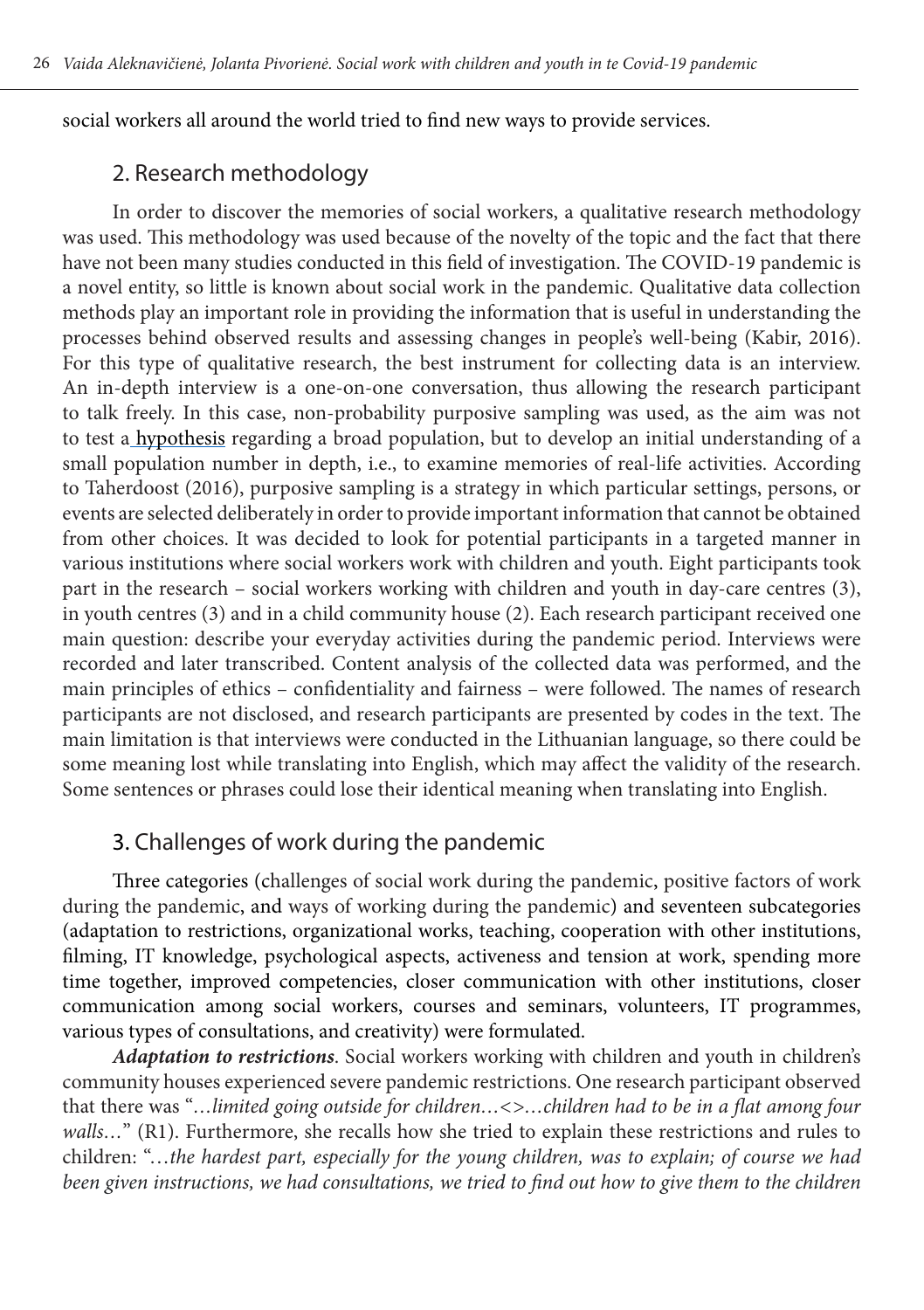*first*…" (R1). She remembers sitting the children down around a table and talking with them. In order to explain the new rules to the children, the research participant remembers consulting with psychologists: "*… a lot of consultations, and we consulted with psychologists, called, asked how to treat children…*" (R1). Other research participants also shared their memories about restrictions, and these memories show that it was difficult to work under different kinds of limitations during the pandemic. The restrictions and limitations were sudden and new to social workers; they had never experienced them before, which is why it was not only difficult for them to adjust to this different situation themselves, but also to explain this adjustment to children and youth. Usually, people fear things which they do not understand clearly.

*Teaching*. As the analysis of the everyday activities of social workers shows, one of their main activities is to help children with homework. If children do not understand the topic learnt at school, they ask social workers to help with their homework. While analysing social workers' memories of working during the pandemic, it is clear that, for most of them, teaching and helping with studies was the main activity. One research participant observed that "…*children were not used to learning online, so we had to be with them all the time. They were not able to connect, we had to sit together …*" (R3). Social workers had to become teachers and explain material to children: "…*I helped to prepare for lessons, to make homework*…" (R8). These memories show that social workers had to put their main efforts into teaching children subjects which are usually taught at school by teachers. It did not matter whether the social worker worked at a community children's house, a day-care centre, or a youth centre – all had to work as teachers. Moreover, for some of the research participants this was extremely difficult, as they did not possess that kind of knowledge. Not everyone can teach chemistry or physics: "…*it was difficult to help children to learn online, as we do not ourselves understand everything – chemistry, physics, we do not understand…. <>… the grades went down, and children were angry*…" (R3). As can be seen from this memory, this situation can even put a social worker in conflict with a child as they are not able to help with complex subjects such as chemistry or physics.

*Organizational works*. Research participants mentioned that they had to do a lot of organizational work to ensure that everyone had a computer, tablet, or other material so that that children and youth had what they needed: "*I gathered information about children – whether they have all of the required materials; if the family needs help*" (R6). At the same, time social workers also had to do paperwork, as they did before the pandemic. Before the pandemic, they usually did paperwork from morning until lunch, whilst children were at school. During the pandemic, however, the situation was different, as most had to sit with children in online lessons, meaning that they had to reorganize their day and find time to make plans, fill in documents, prepare new projects, or write reports. Research participants' memories show that social workers have to be well organized in order to perform many different activities.

*Cooperation with other institutions*. While analysing memories from the pandemic period, it can be seen that some research participants felt a lack of communication with other institutions during the pandemic, or they felt that they were doing somebody else's job: "…*relations with teachers were complicated, as we had to do their work*…" (R3), "… *I had to work instead of a speech specialist…*" (R4). This situation shows that perhaps these relationships were not close before the pandemic, and that the pandemic situation highlighted this problem and provided ideas as to what can be improved.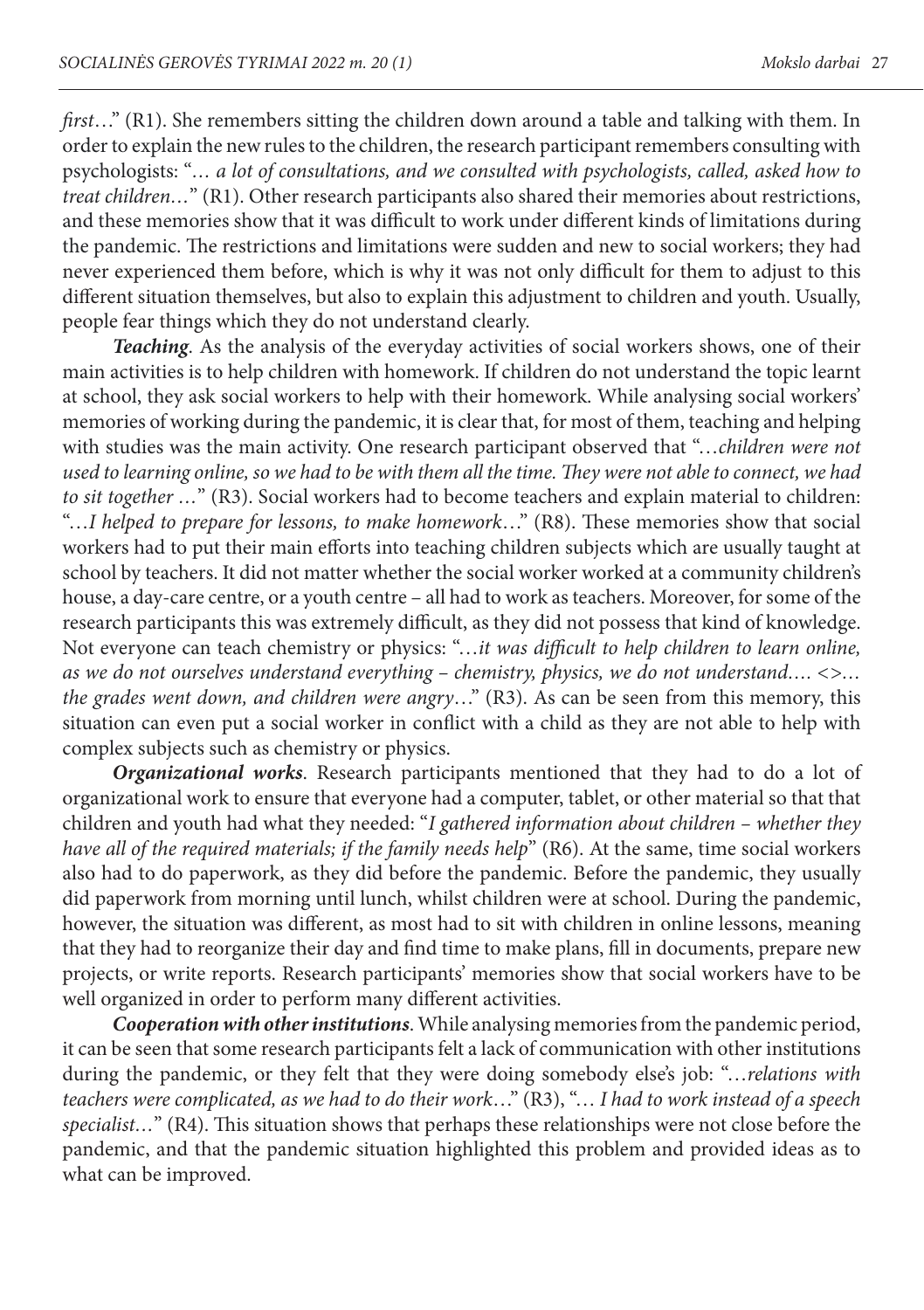*Filming and video making*. There was a time when filming a dance and sending it to a teacher was an interesting and innovative method, but with the pandemic this situation changed. From the memories of research participants, it can be seen that, during the pandemic, everything was supposed to be filmed and sent to teachers: "…*we were asked to film how children tell a story in English, how they dance for dancing lessons, how they do sport exercises for physical education lessons*…" (R5). Even extracurricular activities had to be filmed. It was exhausting to film all the time, and sometimes social workers had to film the same thing several times as the child made a mistake. These memories show that using technologies was not so easy, and could be quite a tiring activity.

*Lack of IT knowledge*. The pandemic and its wide-ranging implications have accelerated the demand for digital skills in many occupations. Effective use of digital skills has proven to be a driver of resilience, helping workers and entire organisations adapt to the new realities shaped by the pandemic. Research participants observe that "…*information technology, this is a variety of knowledge…<>… we had very little to deal with just before quarantine. We still used only the simplest ones available, Messenger or Skype apps, but already during the quarantine we had to move to Zoom, Teams, and completely new tools…*" (R2). Social workers' memories show that they encountered challenges when suddenly starting to use so many different programmes which were not common before. This was especially complicated for those who had to join lessons and extracurricular activities with children, as they had to remember passwords, use different programmes, learn themselves, and teach children. It can be said that the working conditions of social workers changed suddenly, almost overnight, and IT usage was a real challenge.

*ctiveness and tension at work*. Changing working conditions can obviously highlight active work and tension at work. The research participants shared how busy they were during the pandemic period: "*I can say that there is no time left to rest during a pandemic at all*…" (R1). The research participants remember the pandemic period as an intensive working period. They tried to perform their work as best as possible during the pandemic, but many things were new for them, so they had to learn a lot themselves, to teach children, to create new activities, to take part in seminars, to do documentation work, etc.

*Psychological aspects*. Tension and uncertainty bring psychological aspects, especially when a person meets things that are unknown to them. Research participants talk about their "…*fear of losing visitors to the centre and constant fear that they will not come back after the pandemic*…" (R2). During the pandemic, they saw children and youth bored, and they had to think all the time about what kinds of activities to offer them: "…*the hardest part was seeing the declining motivation of the children and feeling that the connection with the child could quickly disappear*…" (R5). Another research participant talks about patience and anger: "…*it took patience, not to show anger, when the child maliciously refused to learn*…" (R7). One research participant says that the hardest part of the pandemic was communication no longer being faceto-face: "…*I would like to have more training on how to maintain or make contact with children and youth when communication is mostly not face-to-face, because it's the hardest part of a pandemic*…" (R5). Social workers communicating with clients in their environment and other institutions experience emotional, physical, and psychological overload. Pressure from the environment and internal discomfort, which they experience, causes stress and anxiety.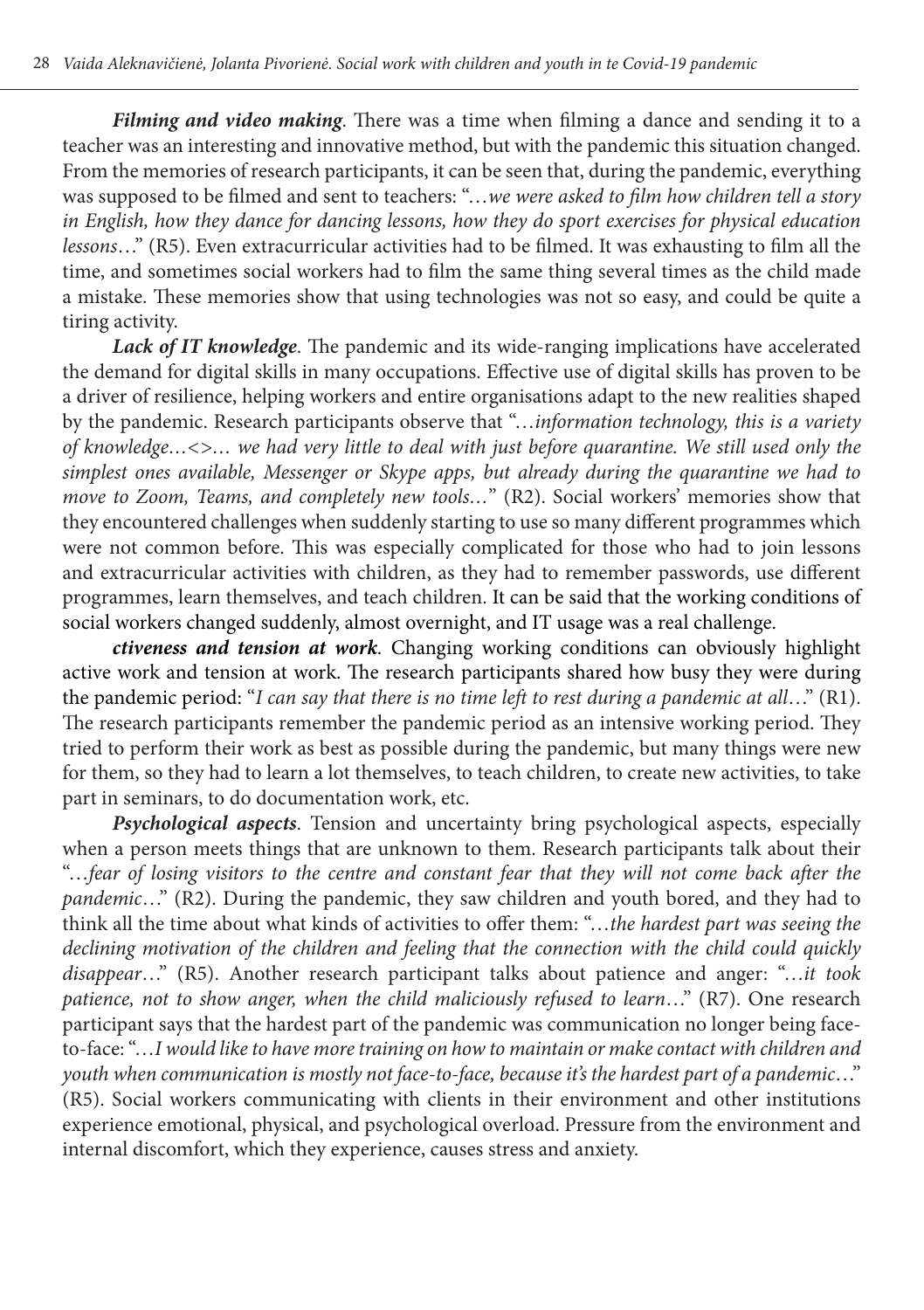#### 4. Positive factors of working during the pandemic

*Spending more time together and closer communication*. Research participants remember that during the pandemic they managed to make closer relationships with children and youth as they had to share the same space together, played games together, and had more time to make food, read books, and paint and decorate rooms together: "…*during the pandemic, we had a close relationship with the children, we had stronger communication because we were with them all day together*…" (R3). One research participant pays attention to the fact that they talked more with children in that period, whilst the other one shares that they tried to use Zoom and talk with each child in order to show that they were not left alone: "…*we tried to use Zoom for an individual talk with every child in order to give motivation and show we really take care of them*…" (R5). Time for being together and doing different activities is one of the ways to build closer relationships with children and youth. Nevertheless, during the pandemic period, the research participants not only spent more time together, but also had time to improve their competencies.

*Improved competencies, seminars, and courses*. Through their memories, the research participants noted that the pandemic was a time during which they improved their IT competencies: "…*we really have improved our knowledge in IT usage, if not for the pandemic maybe I would have never used some programmes in my life*…" (R5). Moreover, one of the research participants remembers how she improved her creativity as she tried to use her imagination us much as possible in order to think of interesting things to do with children and youth to avoid boredom: "…*we have learnt to use our imagination as we had to think of something interesting to do with children*…" (R1). Social workers tried to improve their different competencies in order to help children and youth; they were not just sitting and waiting, they were learning and attending different seminars and courses. According to research participants' memories, during the pandemic they had the possibility to take part in seminars: "...*courses for COVID challenges at work, courses to improve computer competencies*..." (R8). One of the research participants mentioned that the pandemic was good for remote territories as all seminars were online, so it did not matter where the participant lived, as everyone could attend: "…*we are in the most geographically inconvenient location, really far from the big cities, and now we had every opportunity to attend the best seminars, conferences…*" *(R2).* Social workers were not left alone, and online seminars and courses even helped to reach social workers who usually do not want to travel long distances or have no possibility to attend seminars or courses physically.

*Volunteers*. At the heart of the COVID-19 pandemic, volunteers demonstrated an exceptional display of solidarity across the world. Volunteers have been assisting vulnerable groups, correcting misinformation, educating children, and providing essential services to those who need it the most. During the COVID-19 pandemic, volunteers were invited to help across different sectors, and youth centres, day-care centres, and children's community houses were no exception. Volunteers helped social workers to perform various activities: "…*a lot of added value with young people and children was given to us by volunteers, as they are exactly the same as their peers and really know how to attract youth; they started to organize various quizzes, crazy virtual shows* …" (R2). Research participants and volunteers complemented each other's activities during the pandemic by helping each other in everyday activities. Volunteers helped to create various activities for children and youth, and social workers helped them to finish their accredited volunteering and earn points for entering university. Social workers' memories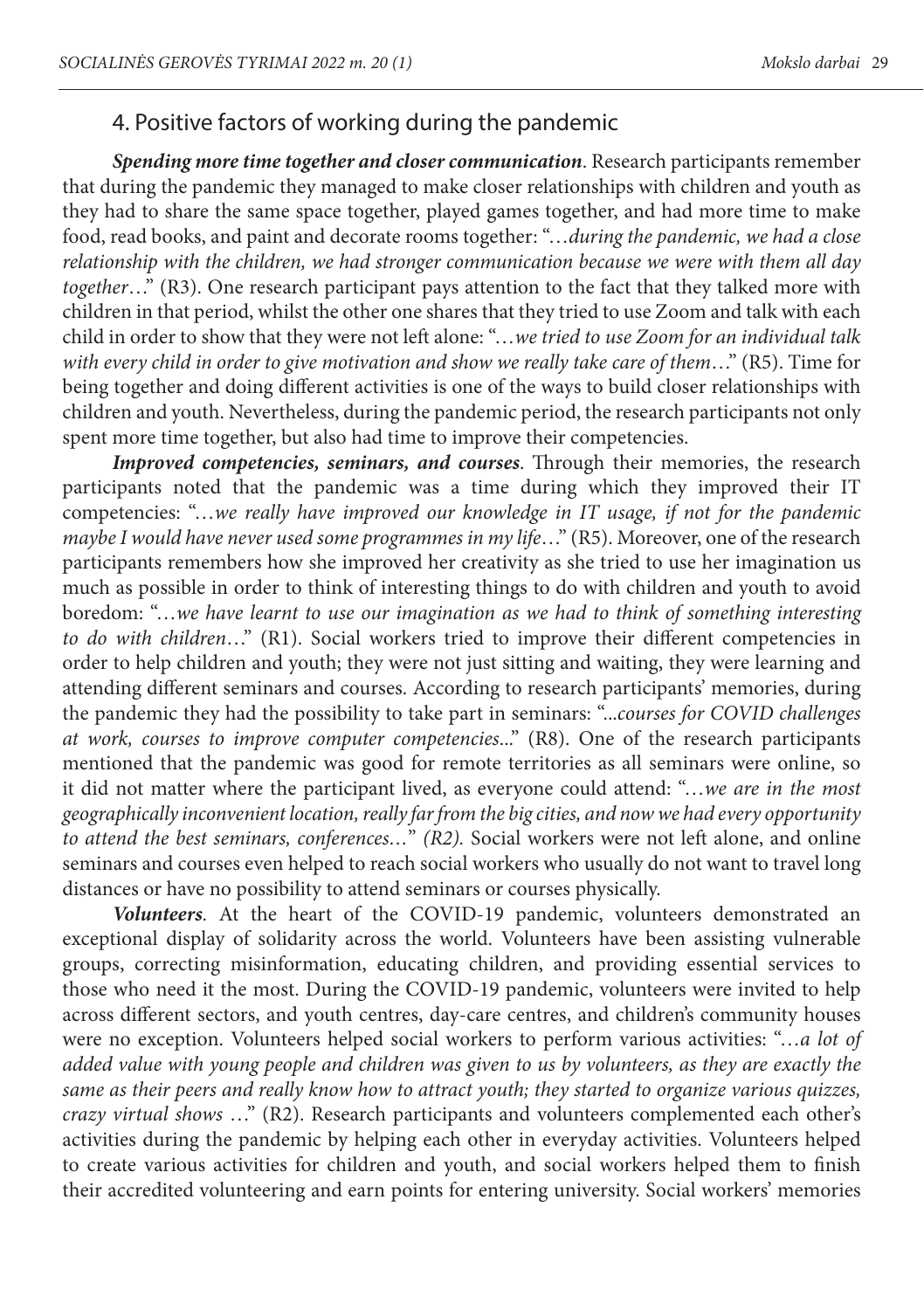express the advantage of volunteers in their work with children and youth, as they can help with online contact and activities.

### 5. Ways of working during the pandemic

*IT programmes*. Although the research participants earlier mentioned how challenging it was to suddenly have to learn to work with many new programmes, later they discussed what they have learnt and the new programmes that they used in order to interact with children and youth, such as Kahoot, Discord, Zoom, and Salto-youth: "…*every day, we posted quizzes on social media like Kahoot, used the Discord platform, and played a variety of games with young people, during which we were able to interact with sound*…" (R5). These newly learnt programmes can be used not only during the pandemic, but also after it is over.

*Various types of consultations*. The research participants mentioned that they used various types of consultation during the pandemic, such as individual or group work: "…*we had more individual consultations*…" (R5), "...*group work online…work in a team*…" (R8). This shows that social workers working with children and youth paid more attention to communication in order to prevent them feeling alone. They had more time to listen to each child or youth, to hear about their hobbies, and to talk individually on topics which are interesting for each individual. This situation helped them to show every child that they care about them, and this was a time when social workers planned to have more individual consultations – a positive development for children and youth.

*Creativity*. The pandemic period required creativity from social workers working with children and youth. The research participants recalled that they had to be more creative in order to organize activities for children or youth in the pandemic period: "…*I had to use more creative ways, to think of new activities*…" (R6), "…*I created activities myself, I reached for them online, took part in courses and was learning myself how to create games online*…" (R4). One of the research participants remembered how she liked to be involved with creativity, and discussed how she created games according to children's interests: "…*I had to think what to do for children during the day, it was really challenging, but I attended seminars and learnt new games, I tried to create games according to the interests of children*…" (R7). Two further research participants expressed their joy at being able to discover many other alternatives at work. The memories of the research participants show that creativity during the pandemic period was a useful factor. Social workers have to be creative as they are continually engaged in trying to find imaginative solutions to difficult problems. Two participants mentioned that they started using art therapy in their work with youth and children, and even for themselves to relax.

#### 6. Discussion

The COVID-19 pandemic brought additional challenges for social workers working with children and youth, had a major impact on the situation and well-being of children and their families, and simultaneously affected the ability of welfare systems to provide services for children and youth. According to Jentsch et al. (2020), it became apparent that social work professionals, including those responsible for child protection, were no longer able to rely fully on established measures and strategies in order to fulfil their responsibilities. Instead, new approaches had to be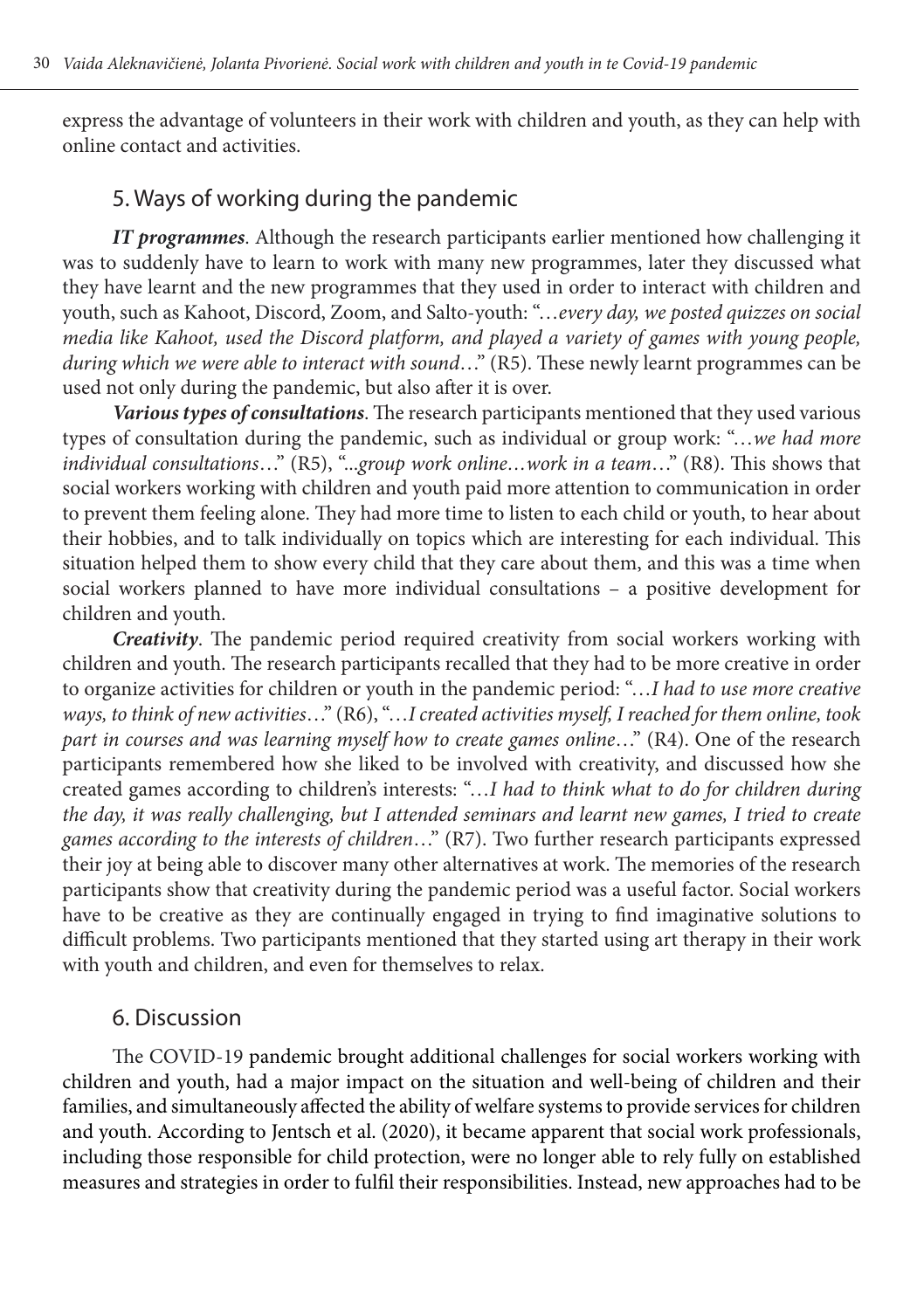tried out in difficult circumstances that were characterized by uncertainty. Social workers working with children and youth had to find the best ways to provide good services. The memories of the research participants working with children and youth showed that during the pandemic they searched for the best possible ways to meet the needs of children and youth and worked for their best interests. They felt responsibility for their work and educated and taught children and youth to cope with the consequences of the pandemic and lockdown, thus trying to improve their social lives and reduce the social exclusion that evolved due to the pandemic.

The research participants shared their memories of working during the COVID-19 pandemic, leading to an analysis of the challenges and positive aspects of their work during the pandemic. The pandemic situation brought many restrictions and limitations that, according to Pitlik (2020), were accompanied by a large degree of fear, anxiety, and uncertainty. Research data shows that social workers working with children and youth met a set of restrictions that were applied to their work. While they initially felt fear, they had to find ways to explain the situation to children and youth and to continue their work by finding the best ways to adapt to restrictions.

Amadasun (2020) observed that social workers have the responsibility of playing a crucial and frontline role in helping and supporting people that are affected by COVID-19, and that the responsibilities of social workers are not limited to the fight against the spread of COVID-19. The experience of the research participants also shows that their activities were not limited to their regular roles, as during the pandemic they took on additional responsibilities, becoming teachers who helped children and youth with lessons and homework in different subjects as it was difficult for children to learn online without help.

The workload of childcare workers has increased significantly due to distance learning, helping children prepare for lessons, psychological stress at work due to working conditions (including personal safety), and new requirements. Social workers express activeness and tension at work as well as psychological difficulties. According to Banks et al. (2020), social workers during the pandemic had to have the skills and capability to translate fear, grief, and loss caused by the pandemic into empowerment and social transformation. However, research data showed that social workers experienced psychological challenges themselves.

Uncertainty stimulates social innovation for social workers (Schiavo, 2015) by facilitating a rapid and broad uptake of synchronous virtual care telephone and video appointments. Research participants had to learn to work with different IT programmes, to film, and to make videos. In some ways, the pandemic has brought social work closer to the goals of integrating innovative technologies in practice (Berzin et al., 2015). Online services allowed children and youth who live in remote places to be reached. These benefits were noted in the research, even though at first it sounded like a challenge to work with IT programmes which had not been applied before. Social workers described this as an increase in their competence. Other competencies, such as creativity and professional knowledge, were also improved due to the quantity of seminars and courses available online. According to several authors, social service providers have demonstrated a great deal of creativity in their use of technology to deliver services and maintain relationships with clients, and to provide continuity of care, necessary emotional support, and communication during the COVID-19 pandemic (Boahen, 2020; Farkas & Romaniuk, 2020; Galea et al., 2020). This allowed social workers to apply new methods in their work such as IT programmes, different kinds of consultations, and more creative activities.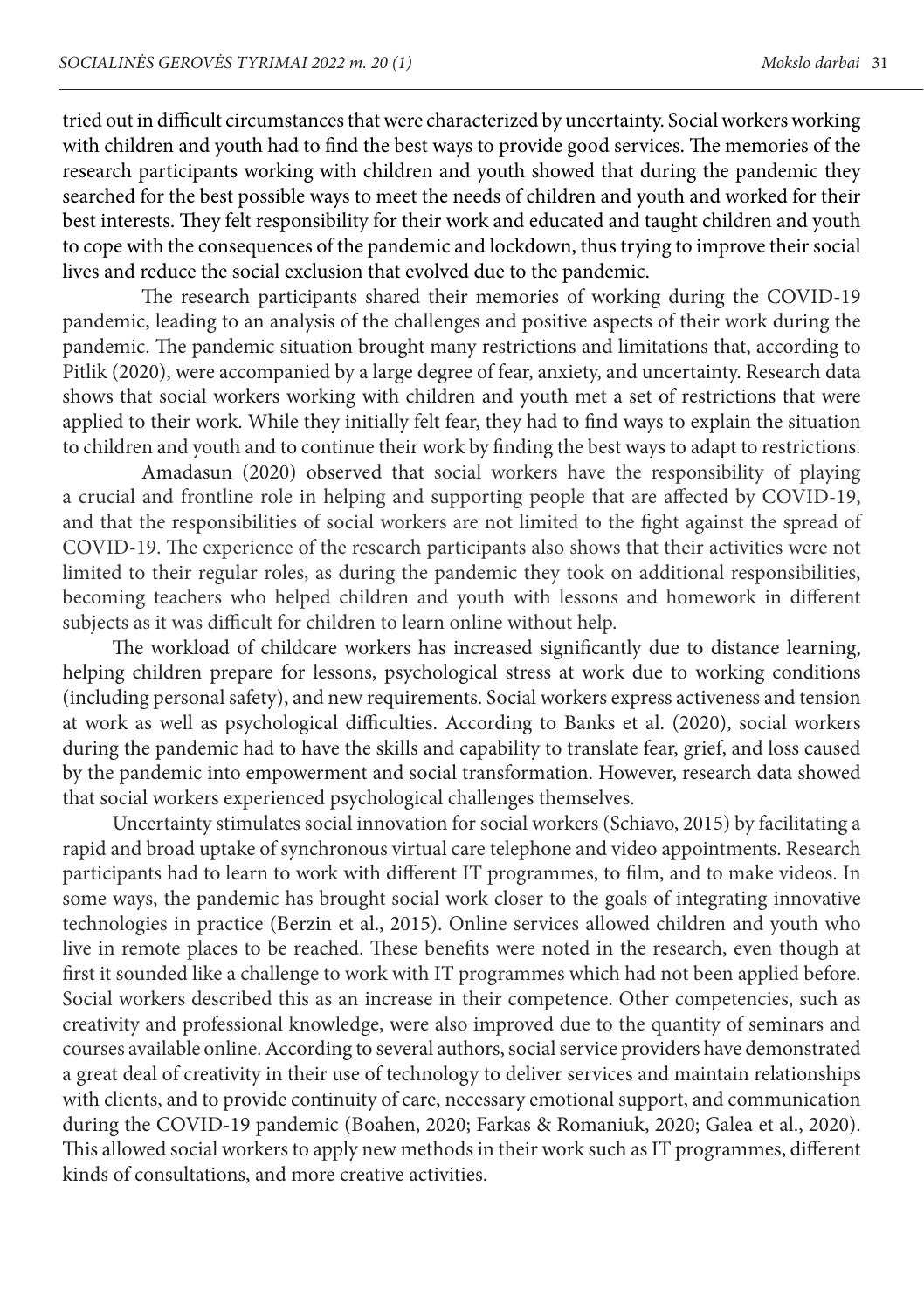According to Nelson (2021), the pandemic has taught people to be flexible and adaptable in finding new ways and places, and people have found more time to be together, found more time for reflection, accelerated life changes, not hurried to judge or suspend others, etc. Research participants remember that during the pandemic they managed to forge closer relationships with children and youth as they had to share the same spaces together, played games together, had more time to make food together, read books together, and painted and decorated rooms together.

Cooperation among different institutions is needed at any time, but especially during a pandemic, when the need for help changes and increases. According to Dominelli (2020), the art of helping others involves giving and receiving help as people, as professionals, and as members of a community. Social workers cooperate with schools, doctors, speech specialists, etc.

Research participants and volunteers complemented each other's activities during the pandemic. Volunteers helped social workers organize activities for children and youth, helped to do homework, brought things to children and youth at home, and prepared different shows for online games. Social workers helped volunteers to fulfil accredited volunteering during the pandemic. Volunteers build the resilience of communities and help to develop a sense of ownership of development interventions. The nature of the COVID-19 crisis, with its need for social distancing, accelerated the utilization of online volunteering services, enabling volunteers to support communities remotely (UN Volunteers, 2021).

Social workers are experiencing and adapting to a new normal, and this includes increasing influence on well-being and community (Ashcroft et al., 2021). In addition, the profession contributes to the fabric of societal functioning and caring about children and youth. As such, the memories shared in this research could be a great help to formulate the support that social workers need in order to help them feel comfortable in their place of work, as well as defining the competencies that future workers should develop.

#### Conclusions

Social workers experienced both challenges and positive aspects while working during the COVID-19 pandemic. For social workers working with children and youth, the COVID-19 pandemic has provided a test to prove their creativity, resilience, and flexibility; they have had the opportunity to renew their commitment towards the most vulnerable people in society, discovering unusual ways of helping while developing solidarity with other practitioners, citizens, volunteers, and local communities. According to the memories of research participants, social workers working with children and youth experienced different challenges in their work concerning: adaptation and restrictions, organizational work, educating, cooperation with other institutions, filming and video making, a lack of IT knowledge, some psychological threats, activeness, and tension at work. However, there were also some positive factors of working during the pandemic, such as: spending more time together, improving competencies, closer communication with other institutions, closer communication among social workers, possibility to take part in various seminars online, work with volunteers, and, of course, learning to use new methods at work such as new IT programmes.

The challenges and positive aspects revealed in this study show that social workers were looking for ways to adapt to new working conditions and were ready to overcome challenges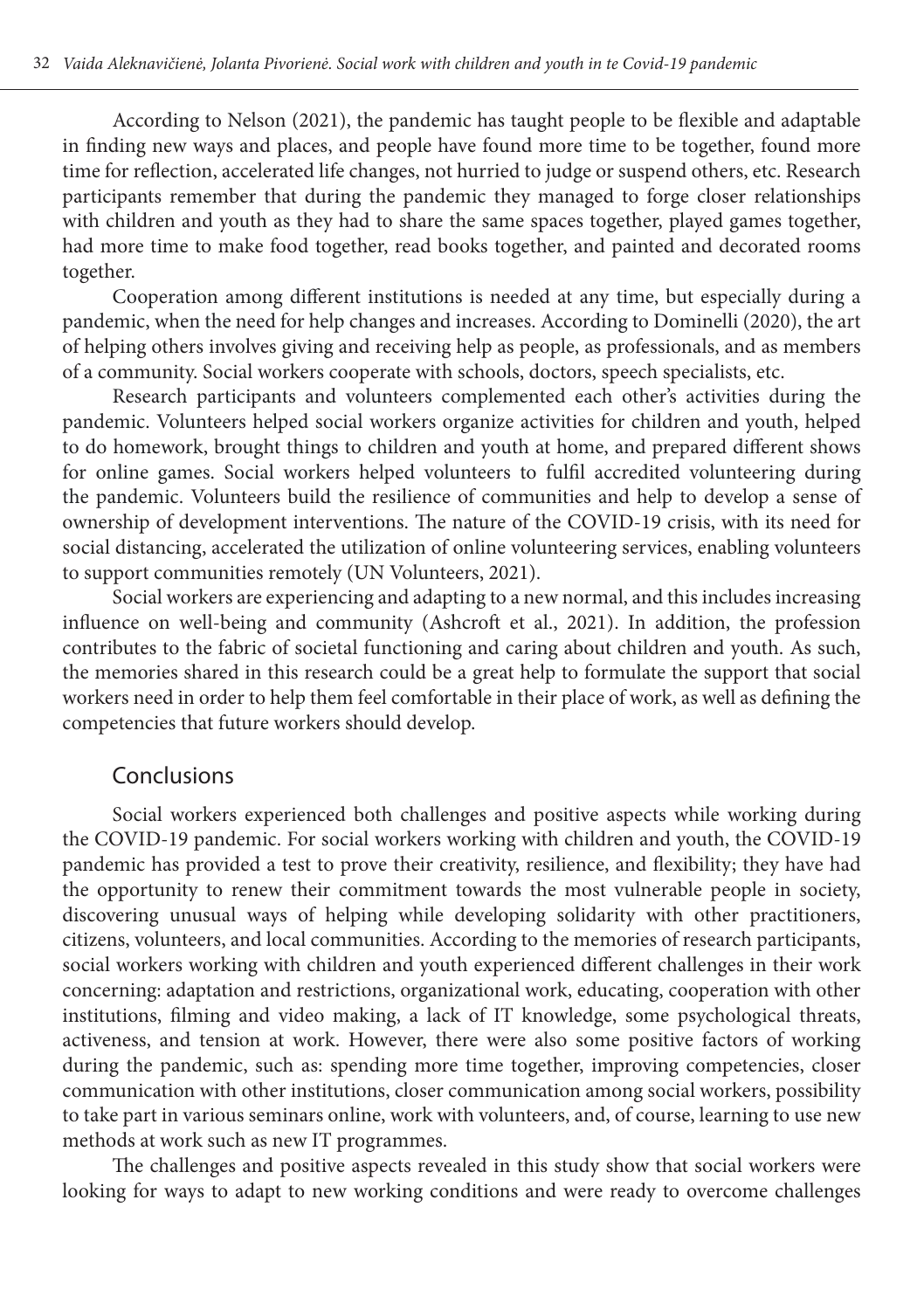in order to help their clients. It is important to document the memories and experience gained during the pandemic, and to organize this by sharing seminars and meetings. There should be more seminars and courses for social workers working with children and youth, teaching them how to use different kinds of IT programmes, how to use the apps popular among children and youth, and presenting up-to-date activities which could be used in everyday social work activities with children and youth. Governments should pay more attention to cooperation among institutions in order to help social workers to work with children and youth.

#### References

- Ashcroft, R., Sur, D., Greenblatt, A., & Donahue, P. (2021). The impact of the CO-VID-19 pandemic on social workers at the frontline: A survey of Canadian social workers. *The British Journal of Social Work*, *52*(3), 1724–1746. https://doi. org/10.1093/bjsw/bcab158
- Ahmed, N.N., Al-Jasmi, S.A., AlKaabi, R.A., Al-Marzooqi, S.H., Abuhlaiqa, H., Awadalla, S., Al-Hayyas, F., Stip, E., Ahmad, A., & Wanigaratne, S. (2020). Psychological impact of the COVID19 pandemic on healthcare employees in Abu Dhabi Health Services Company (SEHA). *Epidemiology International Journal*, *4*(6). https:// doi.org/10.23880/eij-16000172
- Amadasun, S. (2020). *Social work for social development in Africa*. September Publishing.
- Banks, S., Cai, T., DeJonge, E., Shears, J., Shum, M., Sobočan, A.M., Strom, K., Truell, R., Úriz, M. J., & Weinberg, M. (2020a). *Ethical challenges for social workers during Covid-19: A global perspective*. International Federation of Social Workers. https:// www.ifsw.org/wp-content/uplo ads/2020/07/2020-06-30-Ethical-Challenges-Covid19-FINAL.pdf
- Banks, S., Cai, T., Jonge, E.D., Shears, J., Shum, M., Sobočan, A.M., Strom, K., Truell, R., Úriz, M. J., & Weinberg, M. (2020b). Practising

ethically during COVID-19: Social work challenges and responses. *International Social Work*, *63*(5), 569–583. https://doi. org/10.1177%2F0020872820949614

- Bhattacharya, S. (2020). *The social impact of the COVID19 pandemic*. ORF Issue Brief (406). Retrieved from https://www. orfonline.org/research/the-social-impact-of-the-covid19-pandemic/#\_edn1.
- Berzin, S., Singer, J., & Chan, C. (2015). *Practice innovation through technology in the digital age: A grand challenge for social work*. Grand Challenges for Social Work Initiative Working Paper No. 12. *A*merican Academy of Social Work and Social Welfare, Cleveland, OH.
- Carlucci, K. M. (2020). The art of adaptability— the social worker's superpower. *The New Social Worker*. Retrieved from https://www.socialworker.com/feature-articles/practice/adaptability-social-worker-superpower
- Dauti, M., Dhëmbo, E., Bejko, E., & Allmuça, M. (2020). Rethinking the transformative role of the social work profession in Albania: Some lessons learned from the response to COVID-19. *International Social Work, 63*(5), 640–645. https://doi.org/10.1177%2F0020872820940356
- Dominelli, L. (2020). *Surviving COVID-19: Social work issues in a global pandemic (child protection and welfare, social care)*. Stirling: Stirling University.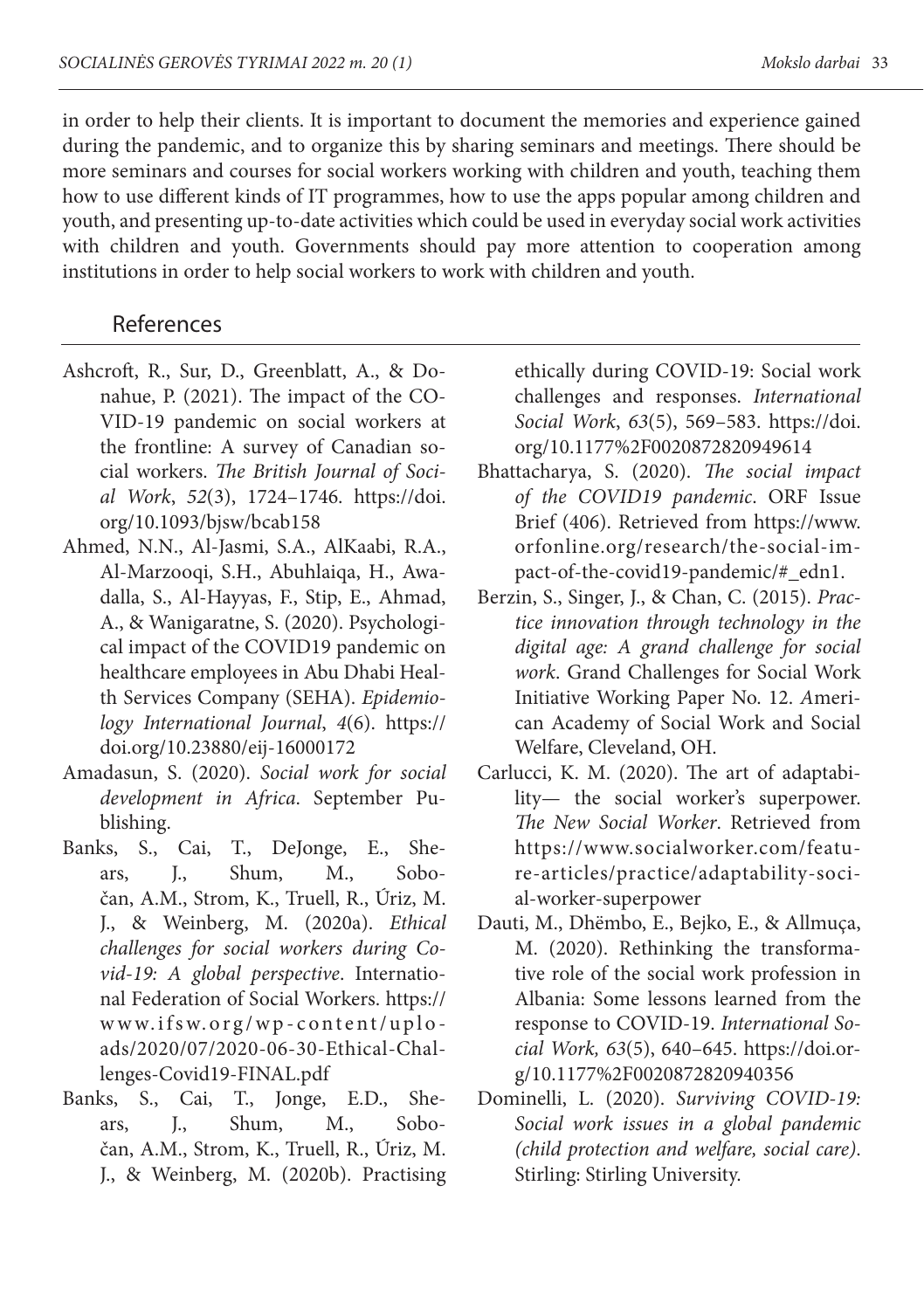- Droit-Volet, S., Gil, S., Martinelli, N., Andant, N., Clinchamps, M., Parreira, L., & Dutheil, F. (2020). PONE-D-20-12336. Time and Covid-19 stress in the lockdown situation: Time Free, Dying of Boredom and Sadness. http://dx.doi.org/10.31234/osf. io/efdq5
- Jentsch, B., & Schnock, B. (2020). Child welfare in the midst of the coronavirus pandemic Emerging evidence from Germany. *Child Abuse & Neglect*, *110* (Part 1), 104716. https://doi.org/10.1016/j.chiabu.2020.104716
- Farkas, K. J., & Romaniuk, J. R. (2020). Social work, ethics and vulnerable groups in the time of coronavirus and Covid-19. *Society Register*, *4*(2), 67–82. https://doi. org/10.14746/sr.2020.4.2.05
- Kabir, S. (2016). Methods of data collection. In S. Kabir, *Basic guidelines for research: An introductory approach for all disciplines*  (pp. 201–275). Chittagong: Book Zone Publication. Retrieved from https://www. researchgate.net/publication/325846997
- Nelson, K. (2020). *A social worker's perspective: What lessons does the pandemic offer us?* The Society for Social Work Leadership in Health Care. Retrieved from https://ss-

wlhc.org/social-workers-perspective-lessons-pandemic-offer-us/.

- Nicola, M., Alsafi, Z., Sohrabi, C., Kerwan, A., Al-Jabir, A., Iosifidis, C., . . . Agha, R. (2020). The socio-economic implications of the coronavirus pandemic (CO-VID-19): A review. *International Journal of Surgery, 78*, 185–193. https://doi.org/10.1016/j.ijsu.2020.04.018
- Pitlik, S. D. (2020). COVID-19 compared to other pandemic diseases. *Rambam Maimonides Medical Journal*, *11*(3), e0027. https://doi.org/10.5041/rmmj.10418
- Taherdoost, H. (2016). Sampling methods in research methodology; How to choose a sampling technique for research. *SSRN Electronic Journal*. https://doi. org/10.2139/ssrn.3205035
- UN Volunteers. (2021, June 24). *Youth volunteering: Supporting young people's engagement in COVID-19 response and recovery*. Retrieved from https://www.unv.org/publications/youth-volunteering-supporting-young-peoples-engagement-covid-19-response-and-recovery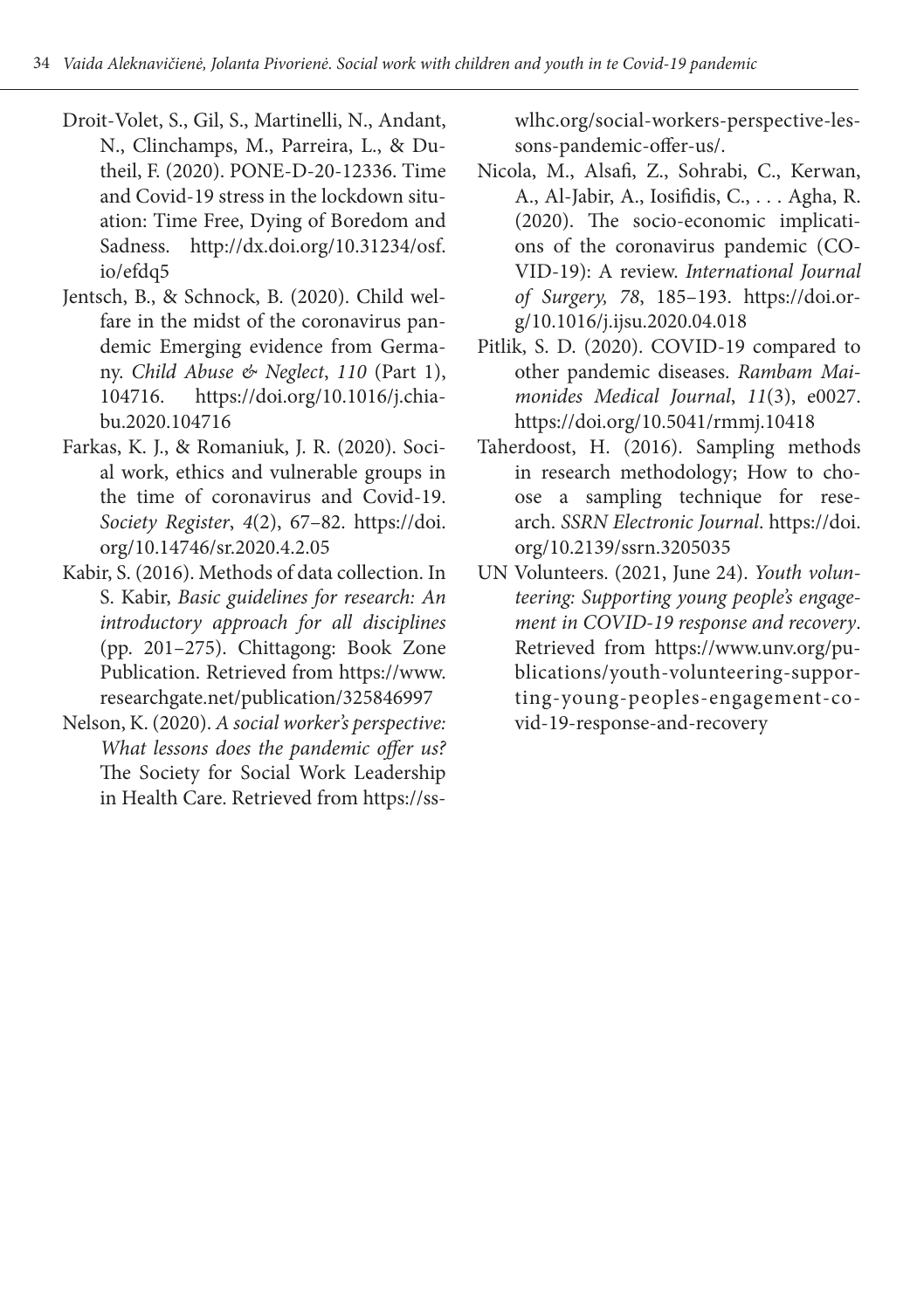# **SOCIAL WORK WITH CHILDREN AND YOUTH IN THE COVID-19 PANDEMIC**

# **Vaida Aleknavičienė Doc. dr. Jolanta Pivorienė**

Mykolas Romeris University, Lithuania

#### *Summary*

*Despite of all kinds of complex situations in everyday life and the peculiarities of the work of social workers, the entire world is facing a crisis with the COVID-19. The social impacts of the pandemic was severe, moving around was strictly limited, schools closed, and day-care and youth centres were closed. This affected the activities of social workers working with children and youth.* 

*The goal of this article is to analyse the memories of social workers working with children and youth during the pandemic in Lithuania. The objects of the research are the memories of social workers working with children and youth during the COVID-19 pandemic. In order to discover the memories of social workers, a qualitative research methodology was used. Non-probability purposive sampling was applied for finding research participants: social workers working with children and youth during the COVID-19 pandemic. In-depth interviews were used for data collection. Each research participant received one main question: describe your everyday activities during the pandemic period. Content analysis of the collected data revealed three categories (challenges of social work during the pandemic, positive factors of work during the pandemic, and ways of working during the pandemic) and seventeen subcategories (adaptation to restrictions, organizational works, teaching, cooperation with other institutions, filming, IT knowledge, psychological aspects, activeness and tension at work, spending more time together, improved competencies, closer communication with other institutions, closer communication among social workers, courses and seminars, volunteers, IT programmes, various types of consultations, and creativity). The main principles of ethics – confidentiality and fairness – were followed.* 

*Social workers experienced challenges and positive aspects while working during the COVID-19 pandemic. For social workers working with children and youth, the COVID-19 pandemic was a test to prove their creativity, resilience, and flexibility; they had the opportunity to renovate their commitment towards the most vulnerable people in society, discovering unusual ways of helping and reinforcing solidarity with other practitioners, citizens, volunteers, and local communities. According to the participants' memories, social workers working with children and youth experienced different challenges at their work concerning adaptation and restrictions, organizational work, education, cooperation with other institutions, filming and video making, lack of IT knowledge, psychological threats, activeness, and tension at work. Despite this, there were also some positive factors of working during the pandemic, such as spending more time together, improving competencies, closer communication with other institutions, closer communication among social workers, the possibility to take part in various seminars online, work with volunteers, and learning to use new methods at work such as new IT programmes. The following suggestions were formulated after the research: there*